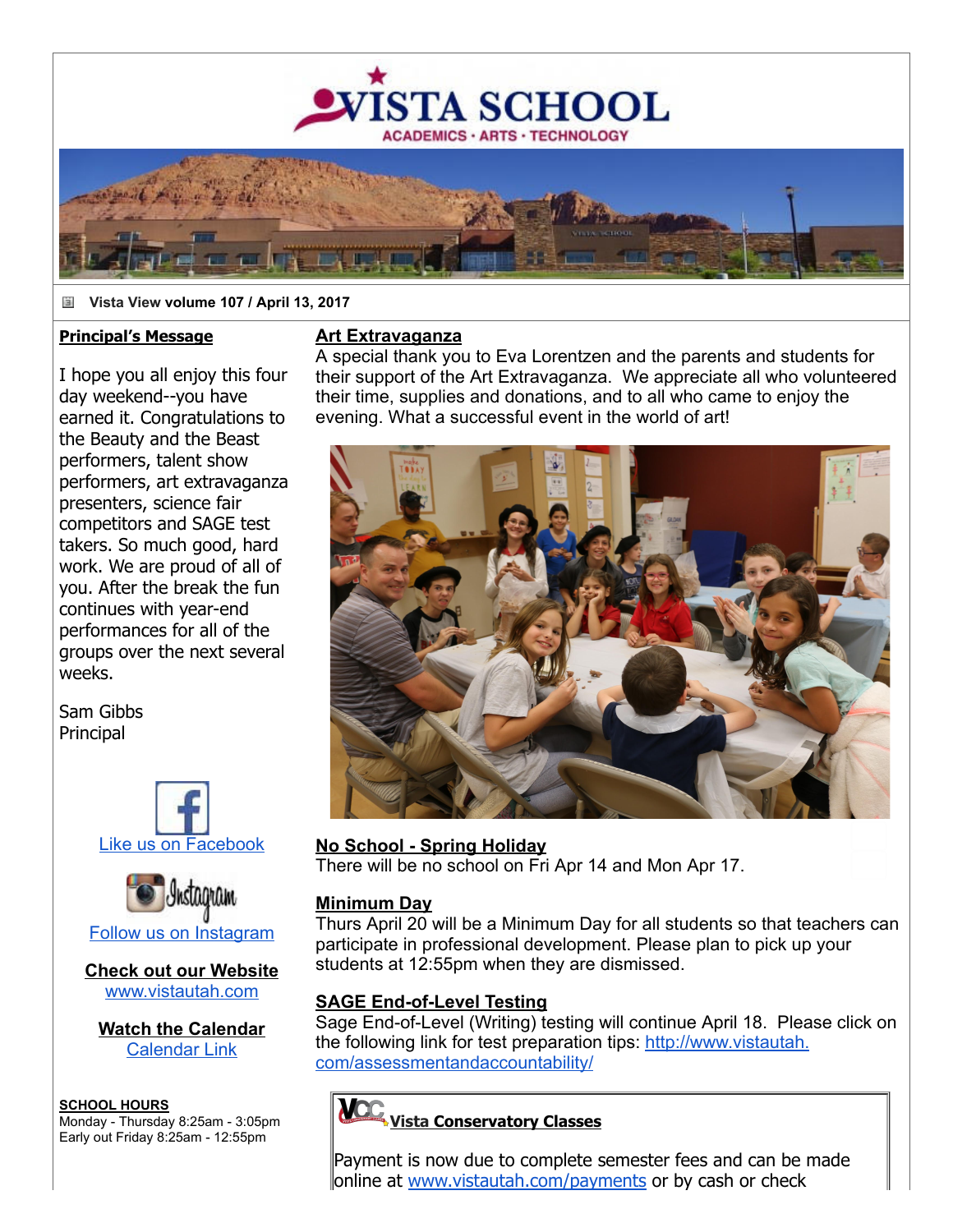#### **A/B Schedule**

Mondays and Wednesdays = A Day Tuesdays and Thursdays = B Day Fridays = A or B Day

Check the school calendar to know whether a Friday is an A or B Day

#### **Kindergarten Hours:**

- M-TH: AM 8:25-11:10am \* PM 12:20 3:05pm
- Friday: 8:25 12:55 AM-A Days \* PM-B Days

The doors to Vista School will open at8:10 am each morning. Please do not drop off students before that time

to VistaSchool's front office.

#### Summer program information coming soon!

#### **SUU Science Fair**

Vista School was represented well at last week's Science Fair at SUU. Our students took home more medals than ever before. Congratulations to:

online at [www.vistautah.com/payments](http://track.spe.schoolmessenger.com/f/a/lqzkvVjI51SI9-sGxpiVEw~~/AAAAAQA~/RgRa0Ur-P0EIAGxzRlsn-k5XB3NjaG9vbG1YBAAAAABCCgABfhfwWDHWTaxSFG1yb3dhbkB2aXN0YXV0YWguY29tCVEEAAAAAEQhaHR0cDovL3d3dy52aXN0YXV0YWguY29tL3BheW1lbnRzR6d7ImVtYWlsU291cmNlIjoiQ1VTVE9NRVJfSk9CIiwic2VudFRpbWVNcyI6IjE0OTIxMjk2NDQ1OTgiLCJlbnYiOiJwcm9kIiwiam9iaWQiOiI2OTMiLCJwZXJzb25pZCI6IjM3MDA0IiwiY3VzdG9tZXJpZCI6Ijg3NDYiLCJ1c2VyaWQiOiIyIiwic2hhcmRpZCI6IjEiLCJzZXF1ZW5jZSI6IjAifQ~~) or by cash or check

- **Special Awards**: Kylee Perkins 1st place, Marek Morrill, Rylee **Breinholt**
- **Nominated to compete in National Competition in Washington D.C.**: Isabelle Swinson , Asher McConnell, Taidyn **Kiggins**
- **Medalists: Animal Science**: Izzy Edgington 2nd place, Skye Overton 3rd place
- **Behavioral and Social Sciences**: Kylie Clarkson 2nd
- **Chemistry:** Isabelle Swinson 1st place, Katelyn Leany and Alanis Taylor 2nd
- **Earth and Environment**s: Ryli Luna 2nd, Kylee Perkins 3rd
- **Engineering**: Damian Thornley 1st
- **Math and Computer Science**: Asher McConnell 1st, Annie Rowan 2nd
- **Physics and Astronomy**: Taidyn Kiggins 1st, Bear Hansen and Sam Richards 2nd, Treyden Stringham 3rd
- **Plant Sciences:** Riley Workman 3rd
- **Product Testing and Computer Sciences:** Kiley Brinkerhoff 2nd place, Josh Harris 3rd place

### **Board Meeting**

The next Vista School Board Meeting will be Wed Apr 19 at 5:00pm.

# **Curriculum Concerts 6:00pm and 7:00pm**

Come enjoy the talents of our younger students! 1st grade on Tues Apr 18, 2nd grade on Wed Apr 19, 3rd grade on Thurs Apr 20.



The free Color Run and Fitness Festival will be Fri April 21, 5:30 9:00pm. Bring your bikes/scooters decorated for age grouped bike races, take a CrossFit session, try a little Zumba, run an obstacle course, get sprayed with color during the Fun Run and watch the teachers in a scooter race! This is a free family event, so come enjoy an evening of fun! There will be a dollar menu serving hot dogs, fruit bars and more. We will even have color chalk bags available for awesome color throw sessions! It's going to be so FUN! See you there!

For questions or comments, email [pto@vistautah.com](mailto:pto@vistautah.com)

# **Empowering Parents: How to Keep Your Kids Healthy and Safe in Today's Challenging World**

On Wed Apr 19 at 6:00pm, Washington County School District and Southwest Behavioral Health are partnering to offer a parent seminar on